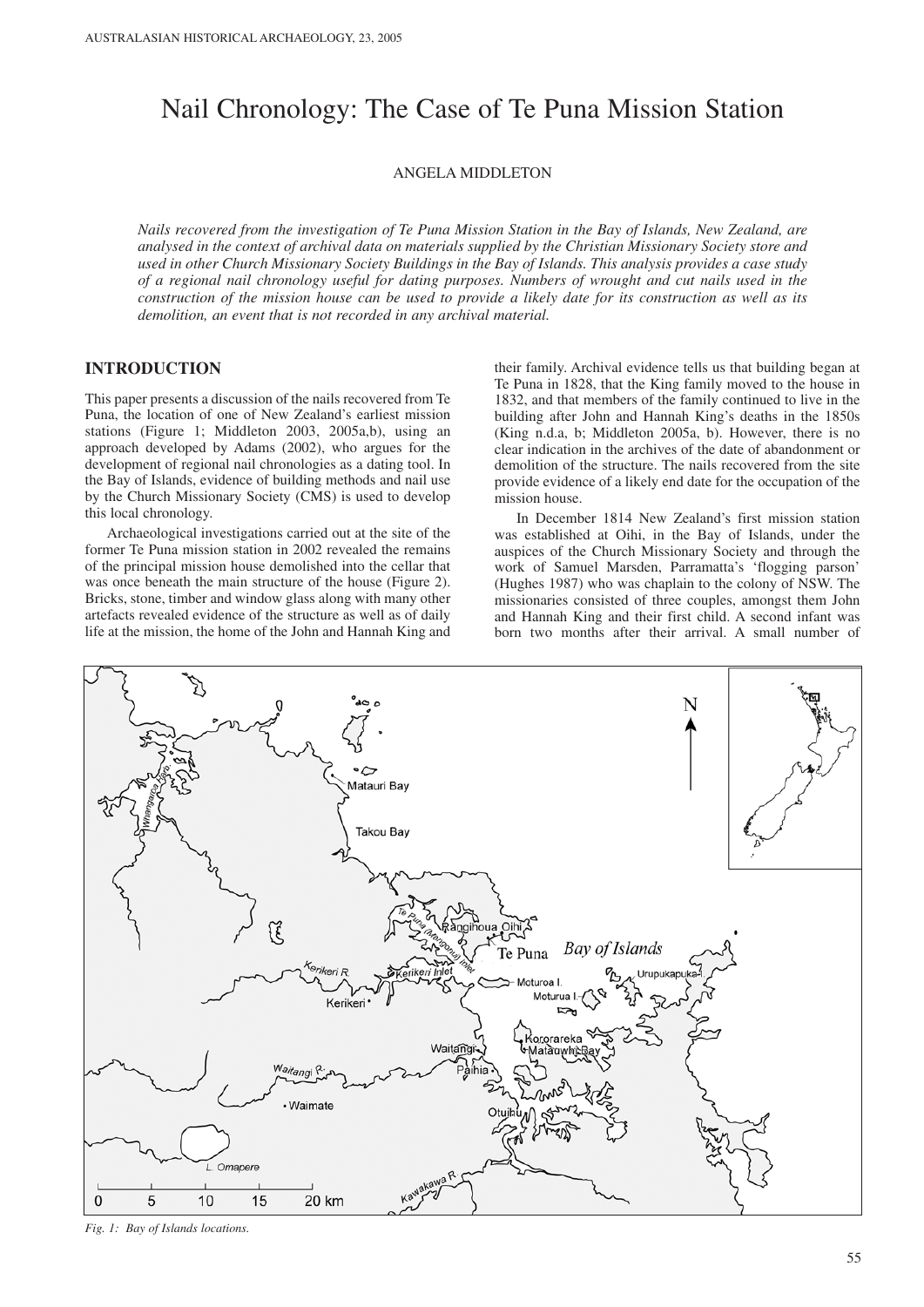

*Fig. 2: Plan of investigation of Te Puna Mission House showing features.*

tradesmen, mostly convicts on leave from NSW, also accompanied the mission (Elder 1932, 1934; Middleton 2005a). Subsequently, a number of other mission stations were established in the Bay of Islands; Kerikeri, where the CMS store was based, in 1819; Paihia, in 1823 after the arrival of Henry and Marianne Williams; Waimate in 1830 and Te Puna in 1832 (Figure 1). Te Puna was closely associated with Oihi, the first station. It was located only about two kilometres to the west, on the far side of Rangihoua Pa, where significant Maori figures such as Te Pahi and Ruatara, once friends of Marsden and his inspiration for the mission, had lived.

Today, the Kerikeri Mission House and Stone Store form significant heritage properties run by the New Zealand Historic Places Trust. The CMS store was located at the Kerikeri mission from its establishment, and the Stone Store was constructed for this purpose, completed in 1836. From there provisions, building materials, clothing, trade goods and in fact nearly all items used by the different missions were distributed. The accounts of the CMS store (CMS n.d.-a, -b, -c) provide a useful source to expand on and contextualize the artefacts recovered from the investigation of the mission house, and can be used to create a full picture of the economy and material culture of the Te Puna mission. These accounts also include the supply of nails and other materials to John King when he was building the Te Puna house (Middleton 2005a).

## **A BRIEF HISTORY OF NAIL MANUFACTURE – WROUGHT, CUT AND WIRE**

The majority of nails recovered from the Te Puna cellar are wrought nails, of the kind imported by the CMS in the first decades of the nineteenth century and used for building the Kerikeri Mission House and Stone Store, amongst other mission buildings of the era, closely related to the Te Puna mission house. At the Stone Store today, tourists can still buy 'hand-wrought' and 'cut' nails manufactured by the early methods.

In the late eighteenth and early nineteenth centuries, wrought nails were hand forged in British industrial towns, manufactured by hammering a length of square-shanked iron rod on four sides to form a point, or, for a chisel pointed nail, hammering on two sides to a flat end. The head was then formed by 'swaging', or drawing the length of the nail through a bore, snapping off the rod above the bore, and beating the nail to shape the head (Wells 2000; F. Clunie pers. comm. February 2003). The forged or wrought nail is easily identified by the state of the metal, as it has a 'wood-like' grain running lengthwise. When in a rusted or deteriorated state, this metal tends to flake off in lengths, also making the wrought nail easily identified. The nail literature often notes that cut nails are rectangular in cross section and wrought nails square (for example, see Prickett 1981, 1994). However, as Wells notes the cross-section of wrought nails may vary depending on the method of manufacture of the nail rod from which they were produced. Before the seventeenth century, nail bars were produced by drawing out large bars to a smaller size, by beating with a hammer. This method, which generally produces a square cross-sectioned wrought nail, continued to be used after the more mechanized production of nail rods because it required only basic blacksmithing tools and could therefore be carried out as a cottage industry. Later in the seventeenth century, more mechanised methods produced nail bars that were rolled and slit by machine. Wrought nails produced from these nail bars are often rectangular, rhomboid or trapezoid in cross section. Wells also notes (2000:331) 'Generally, hand-made nails tend to taper on all sides to the point and maintain a square cross section, though many such nails have a rectangular cross section, with parallel sides, on the upper one-third to one-half before they gradually taper to the point.'

The methods for manufacturing cut nails were first developed in America in the 1790s (Varman 1987; Wells 2000). By this process cut nails were produced more cheaply than wrought, being cut from a sheet of iron by machine, then headed by hand until the development of cutting and heading machines. Cut nails tend to have a rectangular shape, with a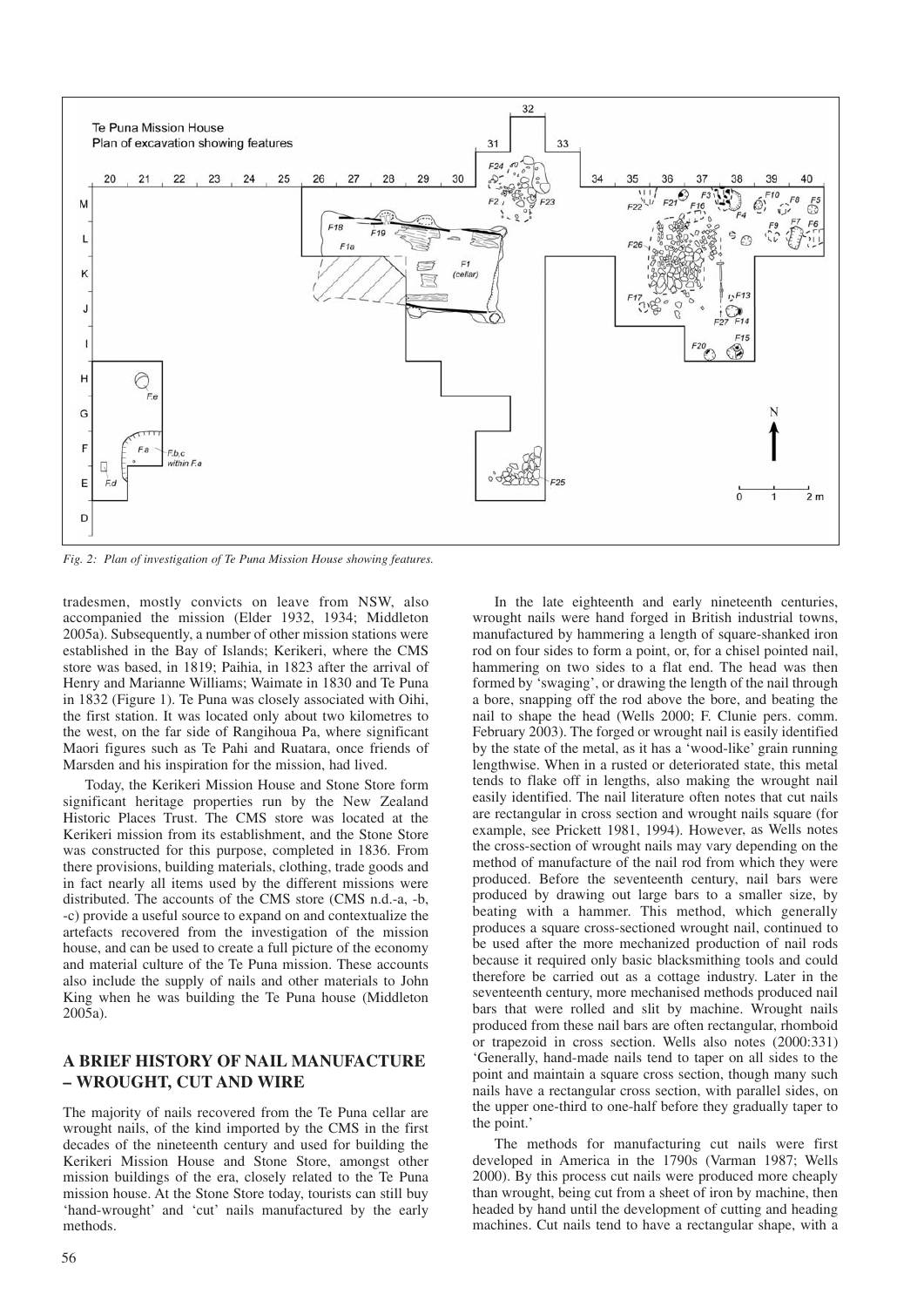two-sided taper as opposed to the four-sided taper of the wrought nail, often with a burr remaining on the cut face of the iron. During the first decades of production cut nails had the grain running across the nail, resulting in weakness and a tendency to break when clenched (hammered flat against the nailed surface, to hold fast). In America, by the second decade of the nineteenth century, nails were being cut from plates with the grain running lengthwise, producing a stronger product when clenched (Wells 2000:325). Another diagnostic feature of the cut nail is the indentation on the shaft below the head known as the 'pinch', formed where the shaft is grasped by a clamp before heading (Wells 2000:332).

By the later nineteenth century, wire nails were being produced from a process patented in France in 1806 (Adams 2002). By this method, nails were manufactured from drawn wire in a process that allowed cheaper mass production. Initially viewed with suspicion and referred to in Britain as 'French' nails, wire nails were first imported into Australia in 1853, but did not replace the wrought nail in popular use until about the 1870s (Varman 1987:107). Wire nails came to New Zealand with the first French missionaries and were used in the Bay of Islands in 1842 in the construction of the Marist printery now known as Pompallier House, but were not in common use until about the same time as in Australia (F. Clunie, pers. comm. Feb. 2003).

#### **The nail literature: New Zealand and elsewhere**

An analysis of nails first appeared in the literature of New Zealand historic archaeology with Prickett's (1981) PhD thesis, *The Archaeology of a Military Frontier: Taranaki, New Zealand, 1860–1881*, followed by Ritchie's (1986) *Archaeology and History of the Chinese in Southern New Zealand during the Nineteenth Century*. Prickett found that all the nails from the Omata Stockade were cut, apart from two wire nails, on the basis of the assumption described above, that all wrought nails are square in cross-section and all cut rectangular, the Omata ones being rectangular. It is also apparent from the illustrations that the nails here have the clear cross grain of cut nails, rather than the lengthwise grain of the wrought nail. Prickett (1981:560) found very few nails at the Warea Redoubt, apart from 'fragments of slice nails of perhaps 100–130mm length'. These 'slice' nails may be wrought nails reduced to thin lengths by the tendency of wrought metal to flake off lengthwise with the grain, as is the case with many of the nails from the Te Puna cellar, leaving a long, thin slither of what may have originally been either a square or rectangular nail.

Ritchie (1986) stated that detailed research into information about nails was beyond the scope of his work, and pointed to this as a future need. Ritchie's (1986:445) work delivers a detailed typology of nails according to head shape, based on 'predominant 'European uses'' and observations of one standing Chinese structure, but makes no use of Prickett's or Varman's earlier discussions of different manufacturing technology, and does not differentiate between wrought, cut and wire nails. He does make an 'important distinction … between 'nails' (i.e. nails with cylindrical shafts) and 'spikes' (i.e. nails with square or rectangular wedge-shaped shafts)'. While Ritchie's typology provides detail about uses of different types of nails, typology does not provide chronology. As Wells (2000:327) points out, function is the least useful of categories for dating purposes, and 'cannot be known out of its original context.' There are no dates mentioned in the context of this analysis, where Ritchie's main concern appears to be with the relationship between ethnicity and material culture.

Ritchie's 'nail' and 'spike' nomenclature has been used in subsequent analyses such as Bedford (1986) and Macready and Goodwin (1990). These works categorise nails according

Ritchie's (1986) head type, but exclude entirely any discussion of manufacture technology and dating. Apart from providing no information about chronology, a typology based on head type is of limited use when dealing with nails in a deteriorated condition, when the head may be the least identifiable part, while the shank may provide more useful information about manufacture and dating. Others, such as Felgate (1998) and Young (1995) make no mention of nails excavated in the course of major excavations at Auckland's His Majesty's Theatre and Sky City sites, leading to the question whether nails have generally been too hard or too dull to deal with. However, Challis (1994) does use the nails recovered from the Edmonds ruins to add to his discussion on dating, and contextualizes these with others used in the Bay of Islands in the same period.

In Australia, Varman's (1987) paper, first published in 1980, remains useful for its discussion of manufacturing technology and the dates at which different types of nails were in use in Australia, some of which relate to New Zealand. A more recent brief attempt to create a chronology of nails in New Zealand was produced by Hamel (2002). However, Hamel makes no differentiation between wrought and cut nails, an important distinction for an early to mid-nineteenthcentury context, as at Te Puna, and simply attempts to transpose a North American chronology into New Zealand. A more precise examination of nail manufacture, as well as an examination of regional differences such as is available in the Bay of Islands through CMS evidence, is required to establish chronology.

Wells (2000) argues for an American chronology based on nail manufacturing technology and the evidence of use of nail types. This provides detail about nail production and morphology, useful in historical archaeology in any context. While Wells' chronology is specific to Louisiana ('the Louisiana Nail Chronology') and is not applicable here, his methods of developing this approach are valuable as a model for other areas, and can be usefully considered in conjunction with Adams' (2002) paper on dating nails in nineteenth and early twentieth-century American sites. Adams argues that nails can provide the key to dating historic sites, especially where there is no documentary evidence available, calling for regional nail chronologies such as that developed by Wells, with the consideration of local and regional variations caused by factors such as importation and transportation.

In the Bay of Islands, long-term restoration and investigation work on heritage sites such as that carried out by Challis (1994), Best (1995; 1997; 2003) and Fergus Clunie at Pompallier House and the Kerikeri Mission House and Stone Store has yielded some of this specific local information. In this region of New Zealand, the CMS imported Britishmanufactured wrought nails from Port Jackson until the early 1840s, when the cut nail started to become more popular. Both wrought and cut nails have been found at the Kerikeri Mission House and Stone Store, used in building contexts dating to about 1860. From the 1870s onwards the wire nail became increasingly popular, while the use of cut nails such as brads continued for the nailing of floors and other areas where a tight fastener was required (Clunie n.d., pers. com. June 2002).

Ten different types of wrought nails were traded from the Stone Store, amongst several hundred different types manufactured in the nineteenth century (Clunie n.d.). These include rose-head, clouts, and brads, the only types identified amongst those recovered from the Te Puna cellar. The Stone Store information sheet (Clunie n.d.) gives some information about the specific uses of these types of nail. Rose-headed nails (a term which Wells (2000:98) finds 'too vague to be useful') come in three types, sharp, flat and clench. The sharppointed is used for hard woods, and coarser work, the flat for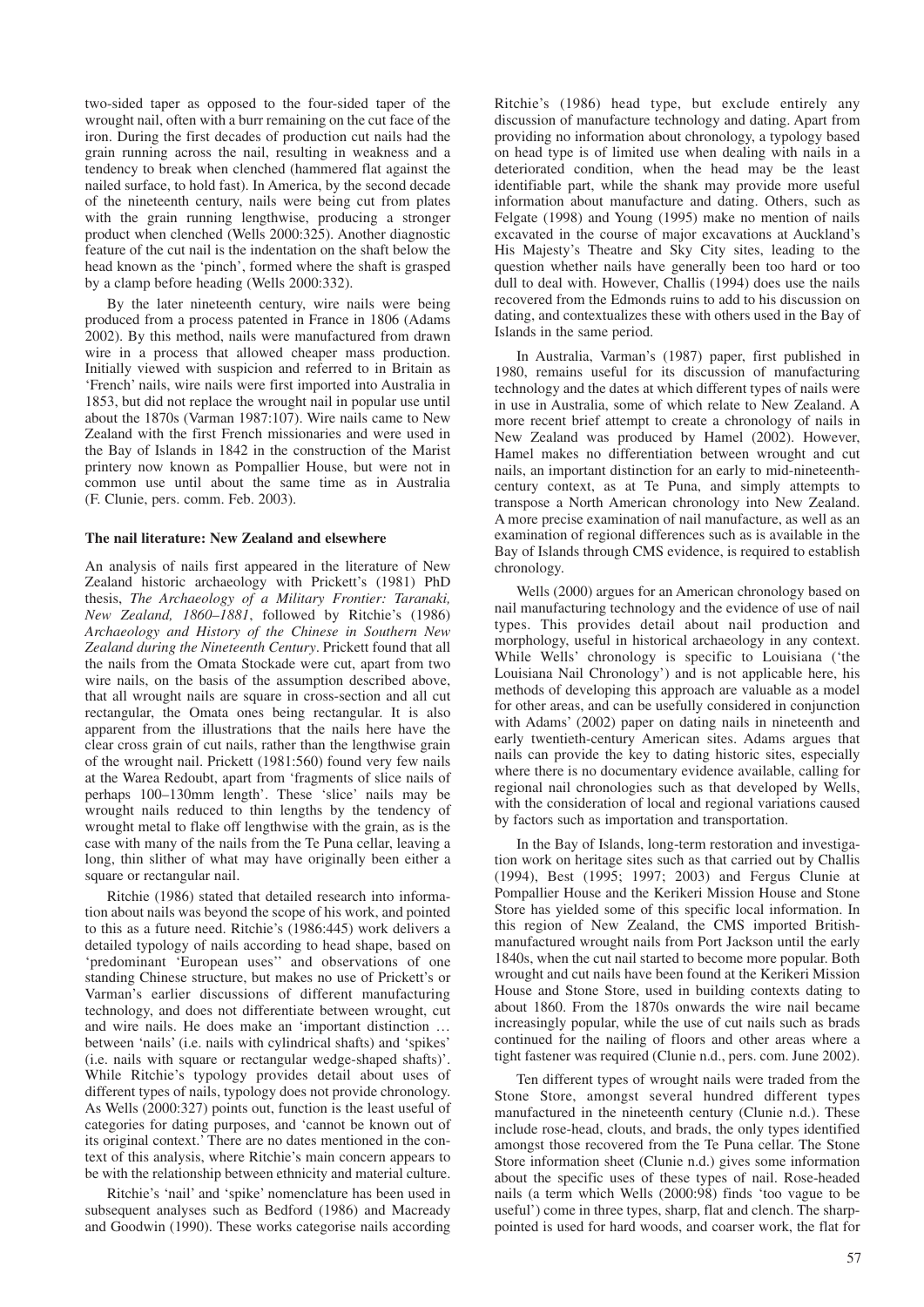soft wood, and the clench, square-shanked and square-tipped, may be used for sheathing boats and for crates and boxes. The clout, usually shorter, with a flat head and sharp point, was often used for fastening leather and ironwork to wood, while the brad, shaped like a '7', was used for fastening floor and lining boards.

CMS (n.d.a) accounts indicate that John King was supplied with large quantities of fasteners during the period he was building the Te Puna mission house, screws as well as nails. The accounts list a number of different types of nails: 'spike nails, nails sizes, iron boat nails, copper boat nails, flat clout nails, brads, tin tacks, rivets'. The original accounts do not specify the kind of detailed typology that Clunie (n.d., above) describes. In the year from April 1831 to March 1832 John King received a total of 543 lbs of nails in unstated sizes and 9 lbs of brads, as well as tools and building materials (CMS n.d.a; Middleton 2005a, b).

## **THE TE PUNA ASSEMBLAGE**

#### **Methods**

There were several types of fasteners recovered from the Te Puna cellar: nails, screws, spikes, staples, rivets, bolts and pegs. Nails and spikes were sorted according to portion, i.e. complete (head, shank and point); incomplete (head and part of the shank); shank only. For the purpose of calculating MNI, only complete and incomplete portions were included, i.e. those parts which include the head of the nail. Shank numbers, while recorded, were discarded from this calculation as they could be duplicated in the 'head' numbers.

Fasteners were recorded as spikes if they were greater than 10mm in width and generally greater than 100 mm in length if complete, although fasteners up to 130 mm in length were recorded as nails if they were below this width. This distinction between nails and spikes is in keeping with the terms used in dealing with the fasteners at the Kerikeri Mission House, and in the archival records of the CMS Kerikeri store (n.d.a, b, c), as well as with Wells' (2000:98) definition of a spike as a 'large nail'. 'Spike' is not used as a general term for all cut or wrought nails. Complete nails and spikes were measured for length, identified where possible as rosehead, clout, or brad, as square or rectangular and as having either a four or two sided taper. Identification of the 'rosehead' type was difficult as the metal of the head was often flaked, making the head flat when it may not have been originally.

Methods of manufacture described consist of wrought, cut and wire. Nails, spikes and screws were compared with wrought and cut samples of these obtained from the Kerikeri Mission House and Stone Store. Copper nails, with a square cross section, were included in a separate category.

#### **Results**

A total of 3396 fastener fragments (NISP) were recorded, giving a total MNI of 1982 nails and spikes (including copper). Of these, 1197 were complete and the balance (785) was incomplete, i.e. head and only part of the shank present. Other forms of fasteners identified consisted of four pegs, i.e. a wire peg with a parallel loop that is probably a tent peg, six rivets, four screws (Figure 3) and seven (fencing?) staples. There were also a large number (131) of a form of staple I have identified as 'case staples', which appear to be unique to the Te Puna cellar assemblage. These are shaped like a staple, but have an extra angle of wire. These staples were recovered from the floor of the cellar in association with many of the intact bottles, including case gins. I have identified them as 'case staples' on the assumption that they may have been used to hold together wooden cases to contain bottles.

Of the total MNI of 1982, 961 nails and 33 spikes were identified as wrought, with 681 of the wrought nails complete (Figure 4). In 888 nails (489 of these complete) and 11 spikes the manufacture method was not identifiable, while only 30 nails (20 complete, ten incomplete) were identified as cut, and fourteen of wire manufacture (Table 1). There is a total MNI of 43 copper nails and 2 copper spikes (Figure 5), from a total NISP of 72. The unidentified nails are all of square or rectangular cross section, and so are either cut or wrought. They are not wire nails, as the fourteen wire nails stand out with a morphology clearly different from the wrought and cut nails (Figure 3, 4).

|  | Table 1: Frequency of nail manufacture method. |  |
|--|------------------------------------------------|--|
|  |                                                |  |

| <b>Fastener type</b> | <b>Manufacture method</b> | <b>MNI</b> |
|----------------------|---------------------------|------------|
| <b>Nails</b>         | Wrought                   | 961        |
| <b>Nails</b>         | Unidentified              | 888        |
| <b>Nails</b>         | Cut                       | 30         |
| <b>Nails</b>         | Wire                      | 14         |
| <b>Spikes</b>        | Wrought                   | 33         |
| <b>Spikes</b>        | Unidentified              | 11         |
| Nails - copper       | Unidentified              | 43         |
| Spikes - copper      | Unidentified              | 2          |



*Fig. 3: Wire nails (left), rivets and peg (centre), hand-cut screws (right).*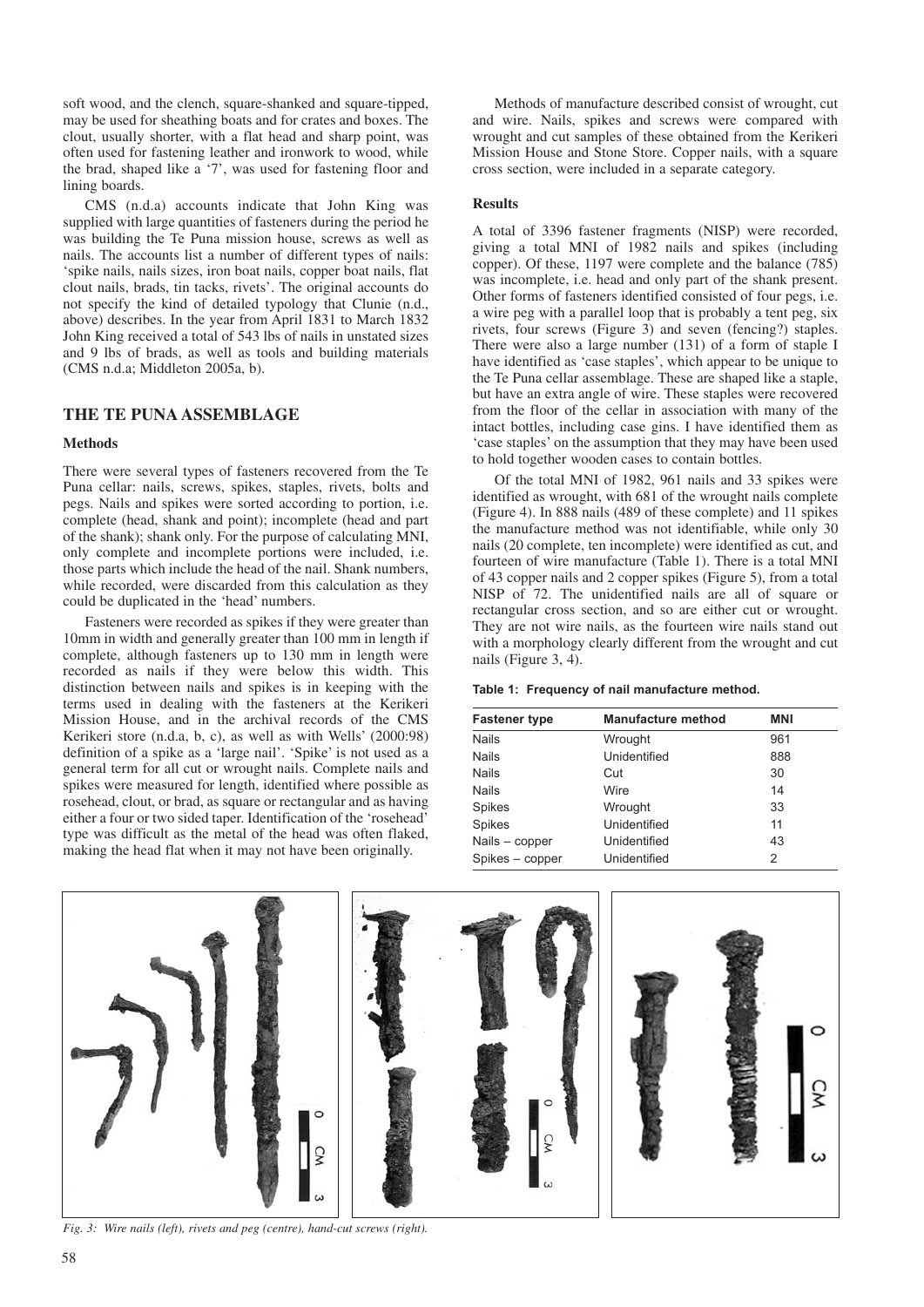

*Fig. 4: Nails, Te Puna Mission House investigation March 2002.*

The largest number of nails, 308, were 40 mm in length, followed by 208 of 50 mm, 186 of 30 mm, 168 of 60 mm and 139 of 70 mm. The fourteen wire nails were not included in this table as it was apparent that these were not used in the initial construction of the building, but became incorporated into the assemblage at a later date, either from repairs carried out or in wood later left at the site. While in most cases the

head form could not be identified, of the total MNV 383 nails were identified as rosehead, 57 as clouts, and 33 as brads (Figure 4).

The longest complete spike, 280 mm, was 17 mm wide. The widest spike recovered, 20 mm, was incomplete at 250 mm. A further complete spike, while only 50 mm long, was recorded as such because of its width above 10 mm.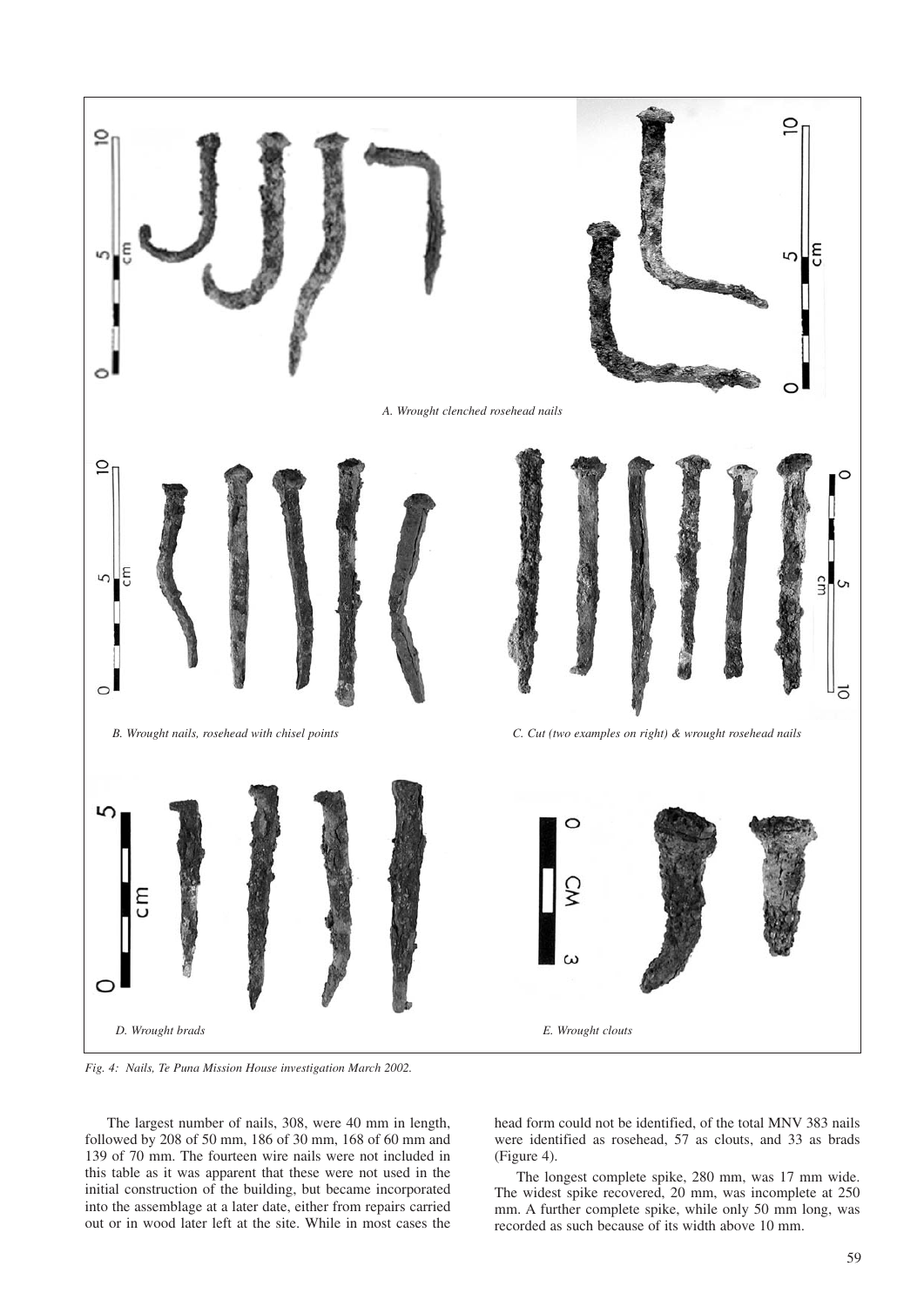

*Fig. 5: Frequency of nail manufacture method.*



*Fig. 6: Nail length frequency of total MNI of complete wrought, cut and unidentified nails, wire not included.*



*Fig. 7: Frequency of MNI of complete wrought, cut and unidentified nails.*



*Fig. 8: Spike length frequency.*

#### **Provenance**

Wrought and unidentified nails were recovered throughout the site, from the floor of the mission house cellar, the cellar fill, and from the surface and topsoil across the excavation area. Only two cut nails were found on the cellar floor, and the balance, 28, in layer one towards the north-east end of the building and in layer two above the north wall of the cellar. Spikes were also found throughout the stratigraphy, with one from the cellar floor and the balance from the turf of the western and eastern squares excavated (in the line of tools along the outside northeast wall of the building). The wire nails were only recovered from layers one and two. The four tent pegs came from layer one and part of the fill, suggesting that these may have been left behind by campers on the site in the recent past, while the fencing staples, from layer one and two, may also have been left on the site recently. Nearly all the case staples (131) were found on the cellar floor, with another 20 in the fill.

While the copper nails and spikes were also scattered throughout the excavation area, the largest proportion of these, 47 of the total NISP of 73, were recovered outside the cellar, from the eastern end of the excavation and outside the north wall of the cellar (squares M27–40). The remainder of the NISP was recovered from the cellar floor and fill. One of the copper nails from the cellar fill was still in situ in a small piece of wood (TP 182) pointing to one of the possible original uses of these nails. The nail and wood have corroded together, photographed in cross-section (Figure 9 C). Here the original square outline of the copper remains in the wood, which has been identified as an exotic species of conifer. Other fragments of wood found intact with a copper nail (TP 331) have been identified as a species of exotic angiosperm (Dr Rod Wallace, pers. comm. August 2002). It is likely that these fragments of wood and copper were used in wooden cases or containers that arrived in the hold of a ship, copper nails being used to prevent corrosion.

## **DISCUSSION AND CONCLUSION**

There is clear documentary evidence associated with the building of the Te Puna mission house and the move there following the closure of the Oihi mission (King n.d.a, b; Middleton 2005a, b). This documentary evidence gives a date of 1828 for the commencement of building and 1832 for the move to Te Puna. The archaeological evidence for dating the building provided by the nails from the Te Puna cellar is congruent with this, indicating that the mission house was built using mostly wrought nails. This is the kind of nail issued by the Kerikeri store up until the late 1830s or early 1840s, and used at the Kerikeri Mission House and Stone Store and other mission buildings in the Bay at this time. The small number of cut nails and the larger number of either wrought or cut (unidentified) nails from the site is consistent with the occupation of the house by the King family over the forty or so years following completion of the building. As only two of the cut nails were found on the floor of the cellar and the rest within layers one and two of the stratigraphy wrought nails may have been mainly used for the construction of the building and the cut nails for later repairs or additions.

However, while there is archival evidence for the building of the house, no documentary evidence has yet been found for the demolition of the mission house. Following the death of Hannah King in 1851 and John King in 1854 their children inherited the family land surrounding the sixteen acres of the Te Puna mission. They remained living at the mission until it was purchased from the CMS by John Tollis Hansen in 1874 (Hansen 1994; LINZ n.d.; Martin 1990). The chronological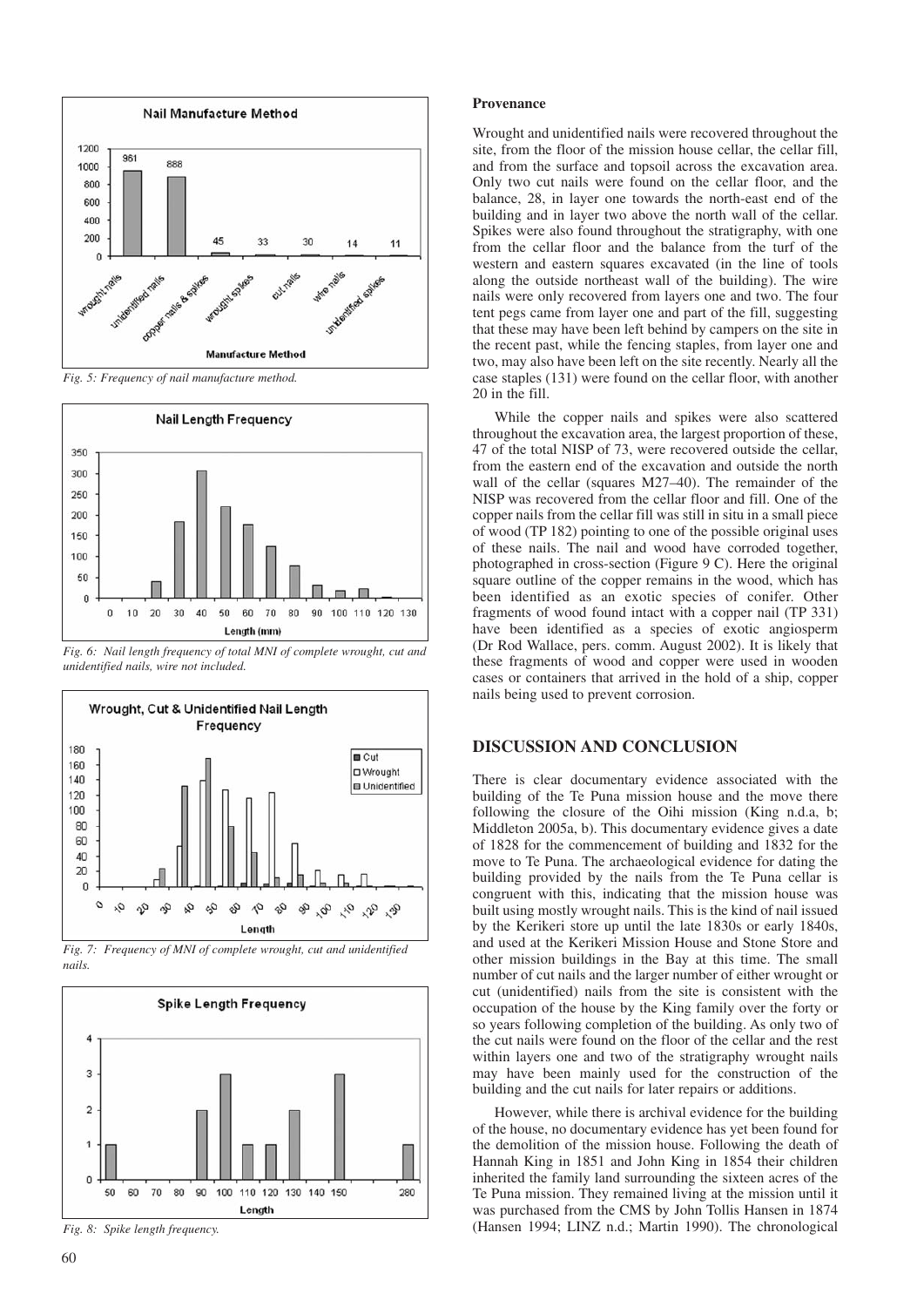



*A. Wrought spikes with chisel points*



*Fig. 9: Iron & copper nails & spikes, Te Puna Mission House assemblage.*

evidence provided by the nails sheds some light on a likely end date for the occupation of the mission house. The use of wrought and cut nails is consistent with construction in the 1830s and ongoing repairs and occupation up until approximately 1870, when wire nails became increasingly popular in New Zealand and in the Bay of Islands. The small number of wire nails excavated, only fourteen, provenanced to the upper layers of the stratigraphy indicates that the site was abandoned before wire nails were used consistently from the early 1870s onwards.

The CMS archives and structures provide specific information in the Bay of Islands about building methods as well as the supply of nails. This allows the development of a regional nail chronology in this area of New Zealand, as Wells (2000) and Adams (2002) have argued for in the United States.



*B. Copper nails and spikes C. Cross-section of corroded copper nail in exotic wood*

This paper provides a starting point for the development of nail chronologies in other regions of New Zealand and the further use of nails for the dating of historical archaeological sites.

#### **BIBLIOGRAPHY**

- ADAMS, W. 2002. 'Machine Cut Nails and Wire Nails: American Production and Use for Dating 19th-Century and Early-20th-Century Sites', *Historical Archaeology* 36(4): 66–88.
- BEDFORD, S. 1986. 'The History and Archaeology of the Halfway House Hotel Cromwell Gorge', unpublished report for N.Z. Historic Places Trust.